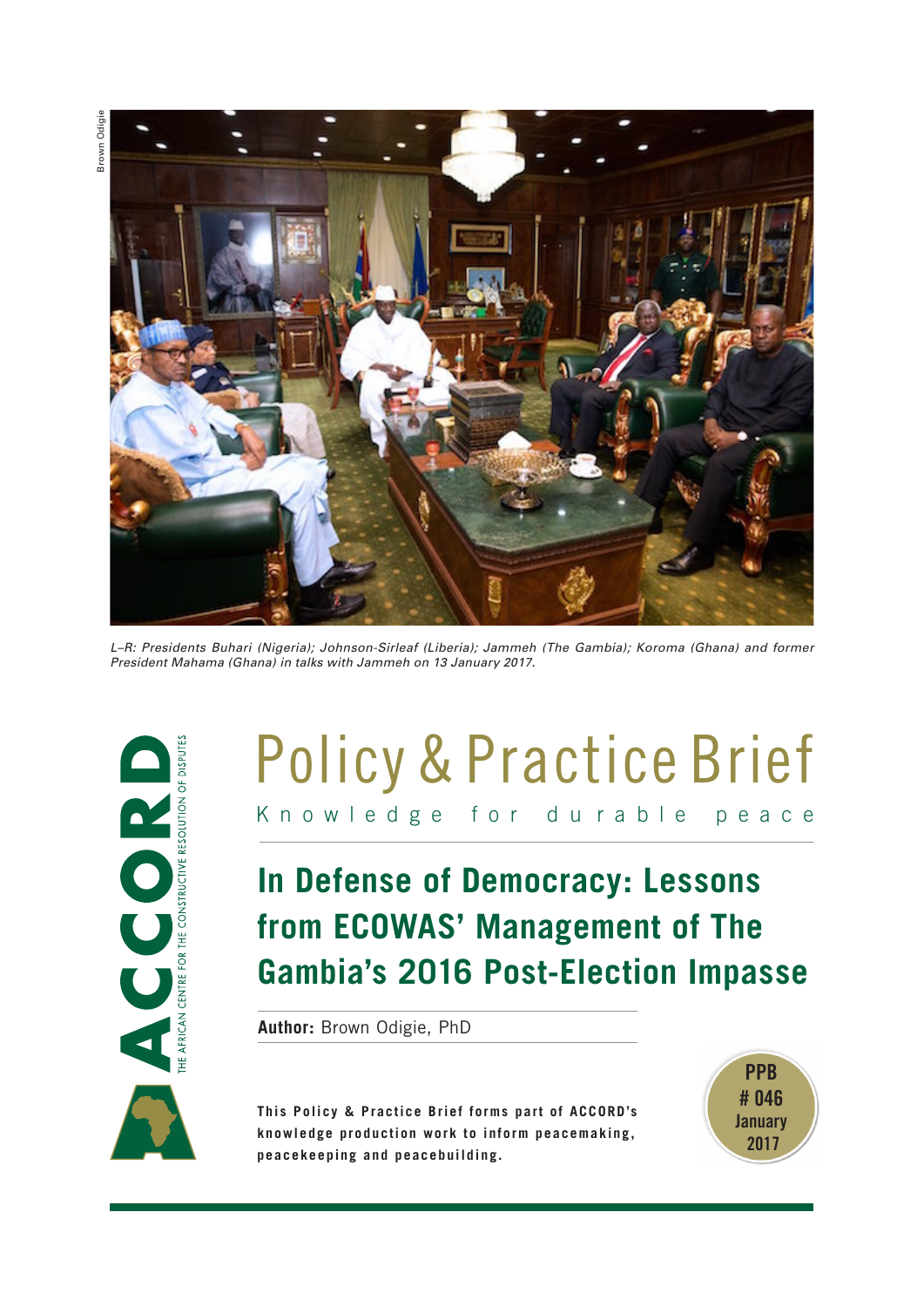#### **Executive summary**

**The years 2015 and 2016 were crucial for the Economic Community of West African States (ECOWAS) from the perspective of its efforts to ensure sustainable peace and stability in the region, through supporting the conduct of peaceful elections and the orderly transfer of power.1 A total of 10 of its 15 member states held elections in 2015 and 2016.2 ECOWAS has a rich history of managing political transitions and elections in the past 18 years, following the adoption of the 1999 Protocol Relating to the Mechanism for Conflict Prevention, Management, Resolution, Peace-keeping and Security (referred to as "the mechanism"), as well as the 2001 Supplementary Protocol on Democracy and Good Governance. This Policy and Practice Brief (PPB) examines ECOWAS' interventions around the electoral processes of its member states, with particular focus on its management of the 2016 post-election impasse in The Gambia. This highlights how effective a mediation process can be when mandates are grounded within institutions' normative and legal instruments, and when international actors work in partnership with regional organisations with respect to the principles of subsidiarity, complementarity and comparative advantages. The lessons from this intervention might therefore be relevant to other regional economic communities (RECs), the African Union (AU) and the United Nations (UN) in avoiding the pitfalls of working in silos or engaging in a multiplicity of interventions, which are often at cross-purposes.** 

#### **Introduction**

Prior to the 1 December 2016 presidential election and in fulfilment of Article 13 of the ECOWAS Protocol on Democracy and Good Governance, ECOWAS dispatched a four-member pre-election fact-finding mission to The Gambia on 14–15 July 2016.1 The key objectives of the mission were to ascertain the country's level of preparedness for the scheduled presidential elections; gauge the political and security situation in the country; and hold consultations with key political stakeholders, with a view to providing the required support that would assist the country in achieving peaceful, free, fair and credible elections.

Former president Jammeh came to power in a bloodless coup in 1994 and, in 1997, transformed himself to a civilian president, subsequently winning all further presidential elections (2001, 2006 and 2011), thus dominating the political landscape of the country. For the 22 years of his presidency, his government was variously accused of human rights violations and the emasculation of political opponents. The period leading to the 1 December 2016 presidential election was characterised by deep political and security tensions, resulting from the face-off between government and opposition parties. Specifically, from 14 to 16 April 2016, the United Democratic Party (UDP), The Gambia's main opposition political party, had led protests in the country and demanded political reforms. In the wake of these protests, security agencies

made several arrests. It was alleged that at least 50 opposition members of the UDP, including Ousainou Darboe, the party leader, and other senior executive members of the party had been arrested and detained. It was further alleged that three people, including the party youth leader, Solo Sandeng, were killed while in government custody. Subsequently, on 19 April 2016, 15 people were released, while the rest of the detainees remained in custody. On 20 April 2016, the Gambian High Court charged 37 people, 18 of whom were accused on five counts: unlawful assembly, rioting, incitement of violence, interfering with vehicles, and holding a procession without a permit.

*The period leading to the 1 December 2016 presidential election was characterised by deep political and security tensions, resulting from the faceoff between government and the opposition parties*

Responding to the crackdown of the opposition, former Secretary-General of the UN, Ban Ki-moon, called on Gambian authorities on 21 April 2016 to immediately and unconditionally release all arrested protesters, and to conduct a prompt, thorough and independent investigation into the circumstances surrounding the alleged deaths.

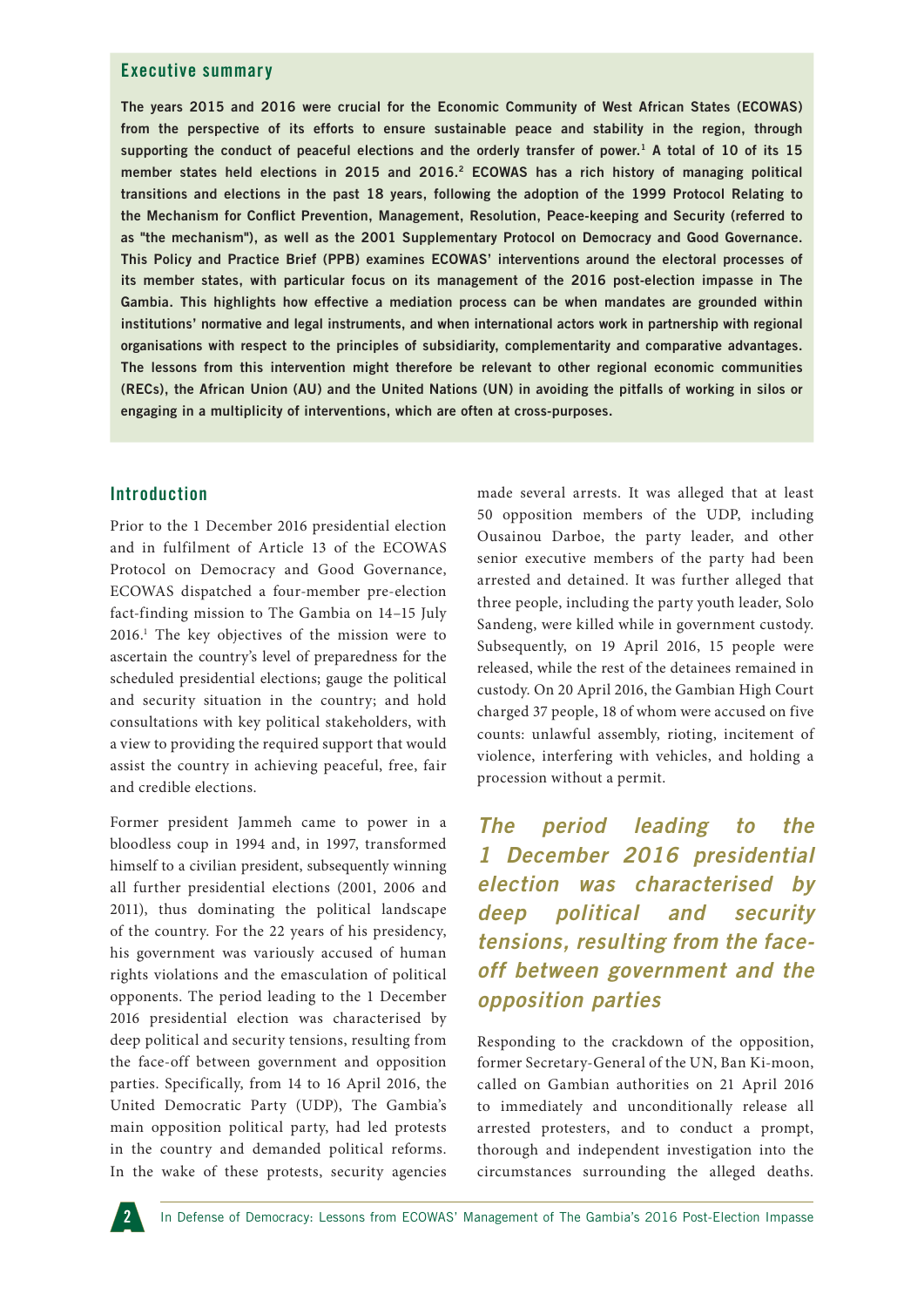The AU and ECOWAS had also condemned the arrests, torture and killing of opposition leaders and activists, and called for thorough investigations.

Prior to the pre-election ECOWAS fact-finding mission ECOWAS, the AU and the UN Regional Office for West Africa and the Sahel (UNOWAS), in an increasing spirit of partnership and collaboration, undertook a joint mission to The Gambia on 4–5 May 2016 to engage political stakeholders ahead of the election. The joint mission was led by the president of the ECOWAS Commission, Marcel Alain de Souza; the AU Commissioner for Political Affairs, Dr Aisha Labara Abdullahi; and the Special Representative of the UN Secretary-General for West Africa and the Sahel, Dr Mohamed Ibn Chambas. The mission also included the Office of the High Commissioner for Human Rights through its regional representatives for West Africa. Jammeh however, refused to grant them an audience. In their press statement, the joint mission expressed the wish "that The Gambia will emulate the ongoing trend of peaceful and inclusive elections across West Africa, as a precondition to confront challenges of development, in line with the aspirations by the Gambian people".2

As with the ECOWAS, AU and UN joint mission, the ECOWAS pre-election fact-finding mission of July 2016 equally identified challenges that could hinder the conduct of a peaceful, free and fair elections. Notable among these challenges were the government's denial of equal access to state media to the opposition; the lack of press freedom, intimidation, unlawful arrest and detention of opposition members by state security agents, and the unfair denial of access to political campaign permits to the opposition. ECOWAS judged that these factors would compromise the integrity of the election by giving undue advantages to the then-incumbent Jammeh, as happened in previous elections. Consequently, for the second consecutive time (the first being the 2011 presidential election), the ECOWAS Commission declined to send an observation mission to monitor the 1 December 2016 presidential election. Rather, it opted to deploy a four-member technical observation team consisting of political, early-warning and human rights experts, to strengthen its Zonal Bureau in Banjul to monitor the electoral processes and the evolving political and human rights issues prior to the conduct of the election, among other things. The Gambian authorities denied ECOWAS the election observation accreditation request for the

technical observation team, noting the request arrived late. This notwithstanding, ECOWAS paid keen attention to the evolution of the electoral process; and stood as a vanguard for the defence of democracy, and the will of the people.

*As with the ECOWAS, AU and UN joint mission, the ECOWAS preelection fact-finding mission of July 2016 equally identified challenges that could hinder the conduct of a peaceful, free and fair elections.*

This PPB therefore highlights how ECOWAS, in its defence of democracy – and the will of the people – effectively used the instrument of mediation, supported by the threat of use of force as a last resort, in successfully facilitating a bloodless and peaceful transfer of power. One therefore needs to understand the nature of the mediation mandate that warrants such, as well as how a combination of threat of use of force – which included positioning soldiers in neighbouring Senegal, a warship in The Gambian waters, and air surveillance over the state capital, Banjul – yielded a peaceful transfer of power without shedding a single drop of blood. One equally needs to understand the roles played by actors outside of the ECOWAS region – notably the president of Mauritania who played a key role in negotiating the last minute talks with Jammeh, and Equatorial Guinea which agreed to host Jammeh. Although mediation accommodates various options for consideration in negotiation, including power-sharing – which before now had been the modus operandi in settling similar postelection crises in Africa – one is tempted to wonder why this option was not considered in the case of The Gambia. If, however, it is understood that mediation takes place within normative and legal frameworks, and that mediators conduct their work on the basis of the mandates they receive from their appointing entity and within the parameters set by the entity's rules and regulations, it can be seen why power-sharing was not explored. On a general note, this PPB posits that ECOWAS's handling of The Gambia's post-election impasse is testament to the virtue and benefit of coherence, complementarity and coordination of mediation initiatives by international organisations.

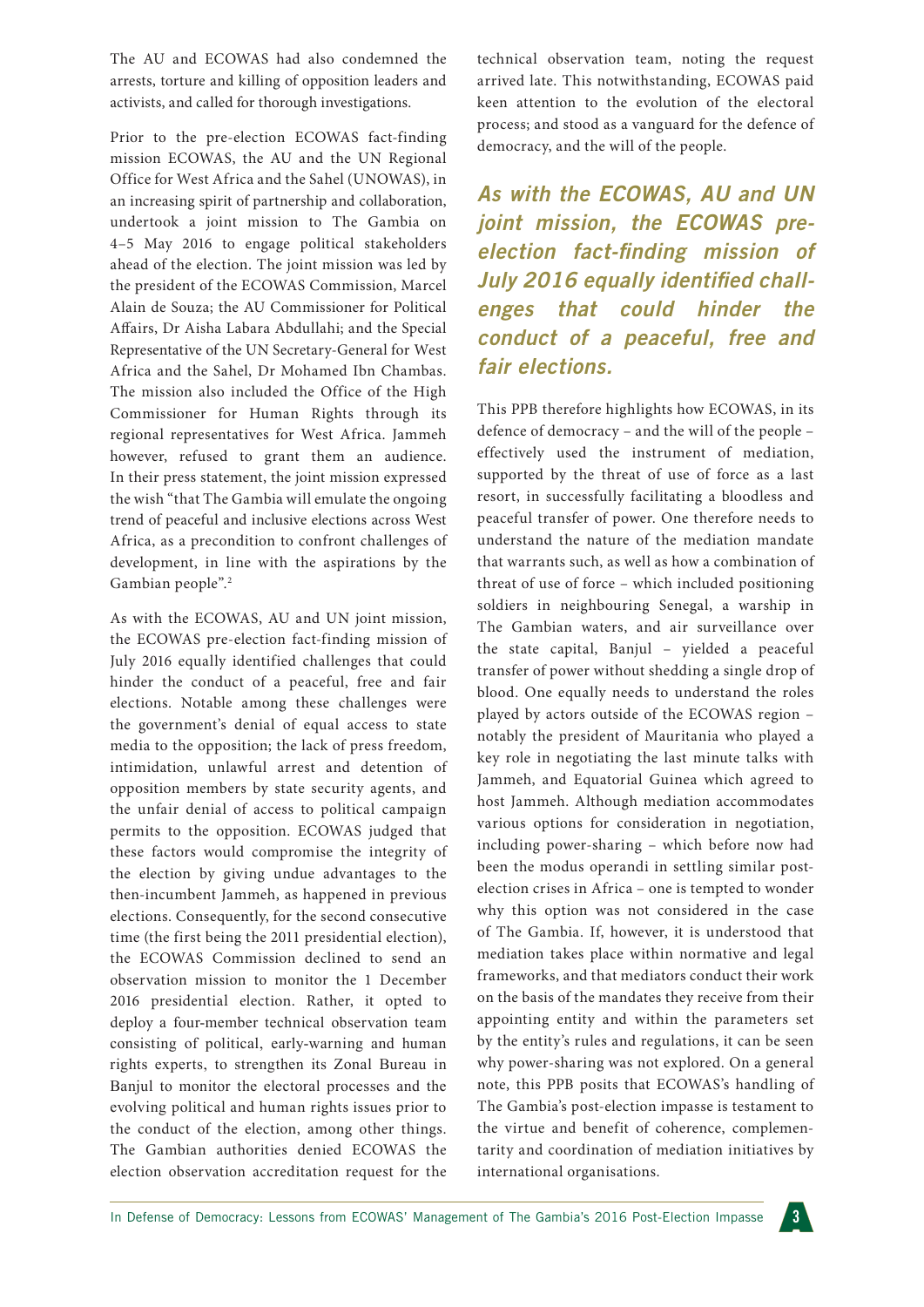# **Contextualising elections, democracy and mediation**

Democracy as a form of government goes back to the Greek philosophers and like many other social science concepts, it suffers from a lack of a universally acceptable definition. Oluwole, for example, notes that "it is not the case that defining democracy is that problematic, but providing a universally acceptable meaning is always the challenge".3 Perhaps, for the purpose of this PPB, democracy can be defined in its most simplistic form as "the government of the people, by the people, and for the people".4 Although this definition might be taken to be too simplistic, what is clear is that it links democratic government to the people. It is in this sense that some political thinkers, such as Schumpeter, as far back as 1942 portrayed elections as the very heart of democracy. As he puts it, "Democracy means only that the people have opportunity of accepting or refusing men (sic) who are to rule them."5 In interpreting democracy as nothing more than a political method, Schumpeter in effect identified it with elections, and specifically with competitive elections. Haywood notes that while few modern democratic theorists are prepared to reduce democracy simply to competitive elections, most nevertheless follow Schumpeter in understanding democratic government in terms of the rules and mechanisms that govern the conduct of elections.<sup>6</sup>

Following the Schumpeterian tradition, Huntington declares that a political system is democratic to the extent that its most powerful collective decision-makers are selected through fair, honest and periodic elections in which candidates freely compete for votes.<sup>7</sup> Thus defined, democracy entails contestation and participation. It rests on popular participation and respect for the verdict of the people expressed through the ballot.

To be sure, democracy transcends the conduct of elections. Whilst elections are an essential step in the democratic process, they do not equate democracy. Electoral competition can be fraught with controversies and conflicts, especially in the African context with its high premium on political power, making electoral competition assume the character of warfare.8 The controversies that often surround elections do not merely concern the right of people to stand for election and the ability of political parties to nominate candidates and campaign legally, but also broader issues that affect party performance, or the chances of a candidate or political party to win elections –

such as their sources of funding, access to the media, the capacity and independence of the electoral management bodies, the authenticity of the voter register, the impartiality of the security agencies, the uprightness of the judiciary or electoral tribunals that adjudicate on electoral issues, and the willingness of the loser to accept defeat.

*To be sure, democracy transcends the conduct of elections. Whilst elections are an essential step in the democratic process, they do not equate democracy.*

More often than not, political elites interested in obtaining or holding onto political power rarely reach consensus on contending issues surrounding electoral competition. This has the potential of creating pre-election crises or disagreements among political actors – as was experienced in the period leading to the October 2015 presidential elections in Guinea, the November 2015 presidential elections in Burkina Faso, and the February 2016 presidential elections in Niger (as well as the run-off of March 2016) – or post-election violence, as was the case with the 2010 presidential elections in Côte d'Ivoire. When it becomes difficult for the political elite to reach consensus on electoral processes or outcomes, third-party intervention often becomes inevitable.

The UN Guidance for Effective Mediation defines mediation as "a process whereby a third party assists two or more parties, with their consent, to prevent, manage or resolve a conflict by helping them to develop mutually acceptable agreements".9 The West Africa Network for Peacebuilding (WANEP) defines mediation as "a process in which a third party impartially assists in resolving a dispute between two or more parties".10 The UN Development Programme (UNDP) Guidance Note on Supporting Insider Mediation defines mediation as a "process of assisted negotiation between two or more parties, wherein third parties help to prevent, manage or resolve violent or destructive conflicts between governments, opposition parties, armed groups, civilians and/or other affected stakeholders".11

There are at least three principles inherent in these various definitions. The first is the involvement of third parties in a mediation process. Second is the consent of the parties to the conflict to use mediation in resolving their conflict.12 Securing the

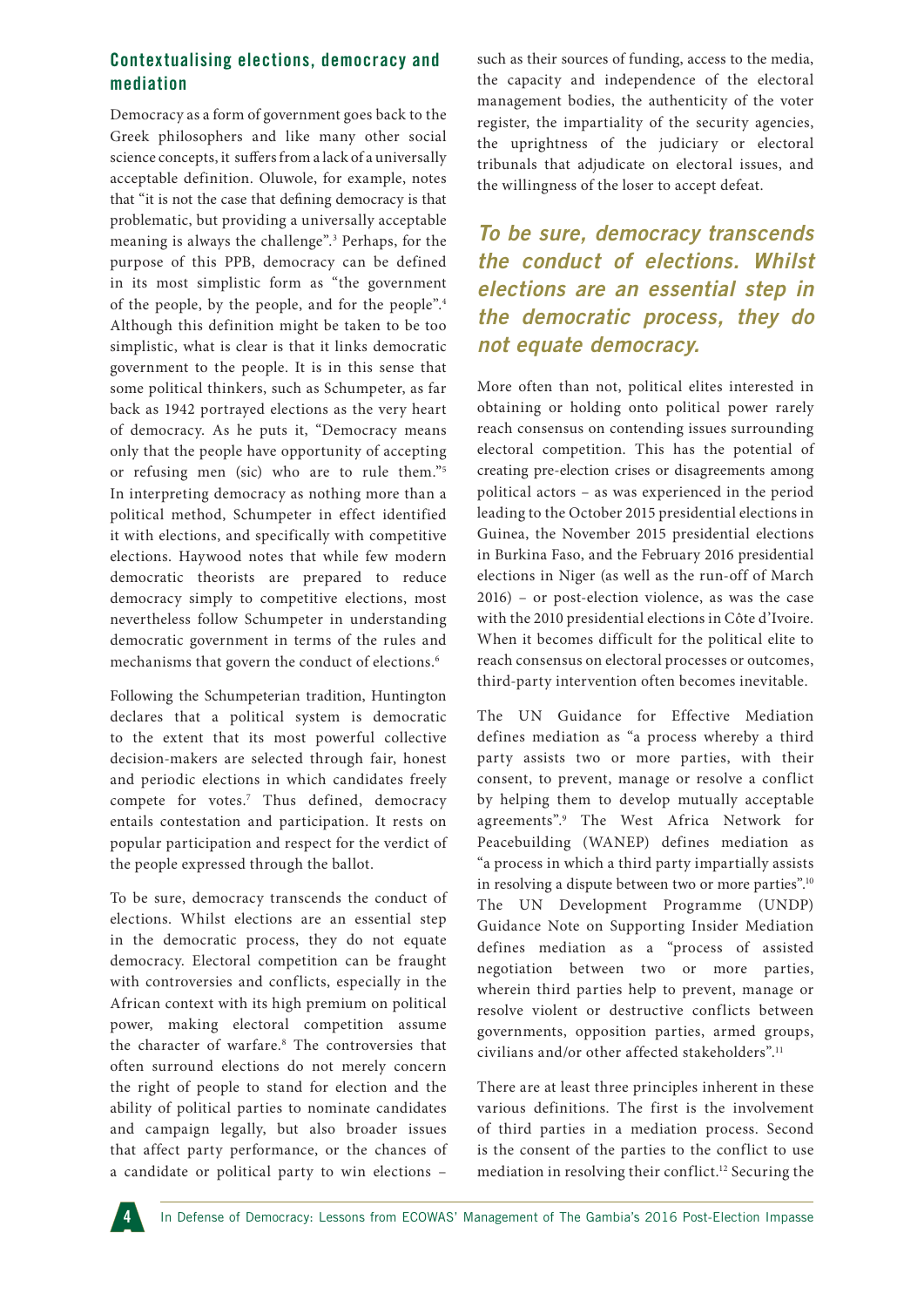consent of parties to a conflict can be challenging, as a party/parties to a conflict may reject mediation initiatives when they feel they do not have good faith in the process, when they doubt the sincerity and impartiality of the mediator, or perceive mediation as a threat to their sovereignty – which was the charge that the former Gambian president levelled against ECOWAS.13 Third is the often contestable principle of impartiality, required from the third party. As the UN Guidance for Effective Mediation notes: "Impartiality is not synonymous with neutrality, as a mediator, especially a United Nations mediator, is typically mandated to uphold certain universal principles and values and may need to make them explicitly known to the parties."14 This is also true for ECOWAS. The constitutional convergence principles on accession to power through free, fair and transparent elections and zero tolerance for power obtained or maintained by unconstitutional means are core values for ECOWAS.15

# **Lessons learned: the virtues of coherence, complementarity and coordination of interventions**

Considering the political environment leading to the 1 December 2016 presidential election, it came as a shock to both the local and international community, as well as close observers of political developments in The Gambia, when, on 2 December 2016, the Independent Electoral Commission (IEC) of The Gambia declared the opposition coalition candidate, Adama Barrow, the winner of the election. An even greater shock was the spontaneous acceptance of defeat by Jammeh – who, based on his track record of unpredictability, surprised his most ardent critics by conceding election defeat. Jammeh once told the BBC, in December 2011, that he could lead The Gambia for "one billion years".16 It thus was not surprising when, on 9 December 2016, after initially accepting the outcome of the election, Jammeh, in a volte-face, rejected the result and called for fresh polls following the IEC's 5 December 2016 election review with no significant change to the winner of the election.

The ECOWAS Commission, AU, UN and the diplomatic community were taken aback over the decision of Jammeh to rescind his earlier acceptance of the result of the elections, based on the IEC's corrections. In a swift response to Jammeh's decision, on 10 December 2016 in a joint statement with the AU and the UN, the ECOWAS

Commission expressed deep concerns over the new developments and "called on the government of The Gambia to abide by its constitutional responsibilities and international obligations". They noted: "It is fundamental that the verdict of the ballots should be respected, and that the security of the president-elect Adama Barrow, and that of all Gambian citizens, be fully ensured."17 They also expressed strong support for the Government of Senegal which, as a member of the United Nations Security Council (UNSC), called for an emergency session. In its resolution of 10 December 2016, the UNSC condemned the rejection of the results by Jammeh and called on him to "respect the choice of the sovereign People of The Gambia, and to transfer, without condition and undue delay, power to the President-elect, Mr. Adama Barrow".18 In the statement, the UNSC also called "on the support by the United Nations Office for West Africa (UNOWAS) and international partners, especially ECOWAS, to preserve stability in The Gambia and work towards the installation of a democratically elected Government in the country".19

*The ECOWAS Commission, AU, UN and the diplomatic community were taken aback over the decision of Jammeh to rescind his earlier acceptance of the result of the elections, based on the IEC's corrections.*

Between 2 December 2016, when the result of the election was declared, and 9 December 2016, when Jammeh rescinded on his acceptance of the result, the chair of the ECOWAS Authority of Heads of State and Government and President of Liberia, Ellen Johnson-Sirleaf, attempted to visit The Gambia. Jammeh, however, rehearsing his plans for the rejection of the election results, avoided receiving her. In one attempted visit, the plane conveying her was denied landing at Banjul airport. The Senegalese Minister for Foreign Affairs described Jammeh's action as "a reprehensible and unacceptable breach of faith with the people of The Gambia and an egregious attempt to undermine a credible election process and remain in power illegitimately".20

As chair of the ECOWAS Authority, Johnson-Sirleaf consulted with President Muhammadu Buhari of Nigeria on 5 December 2016. Her consultations

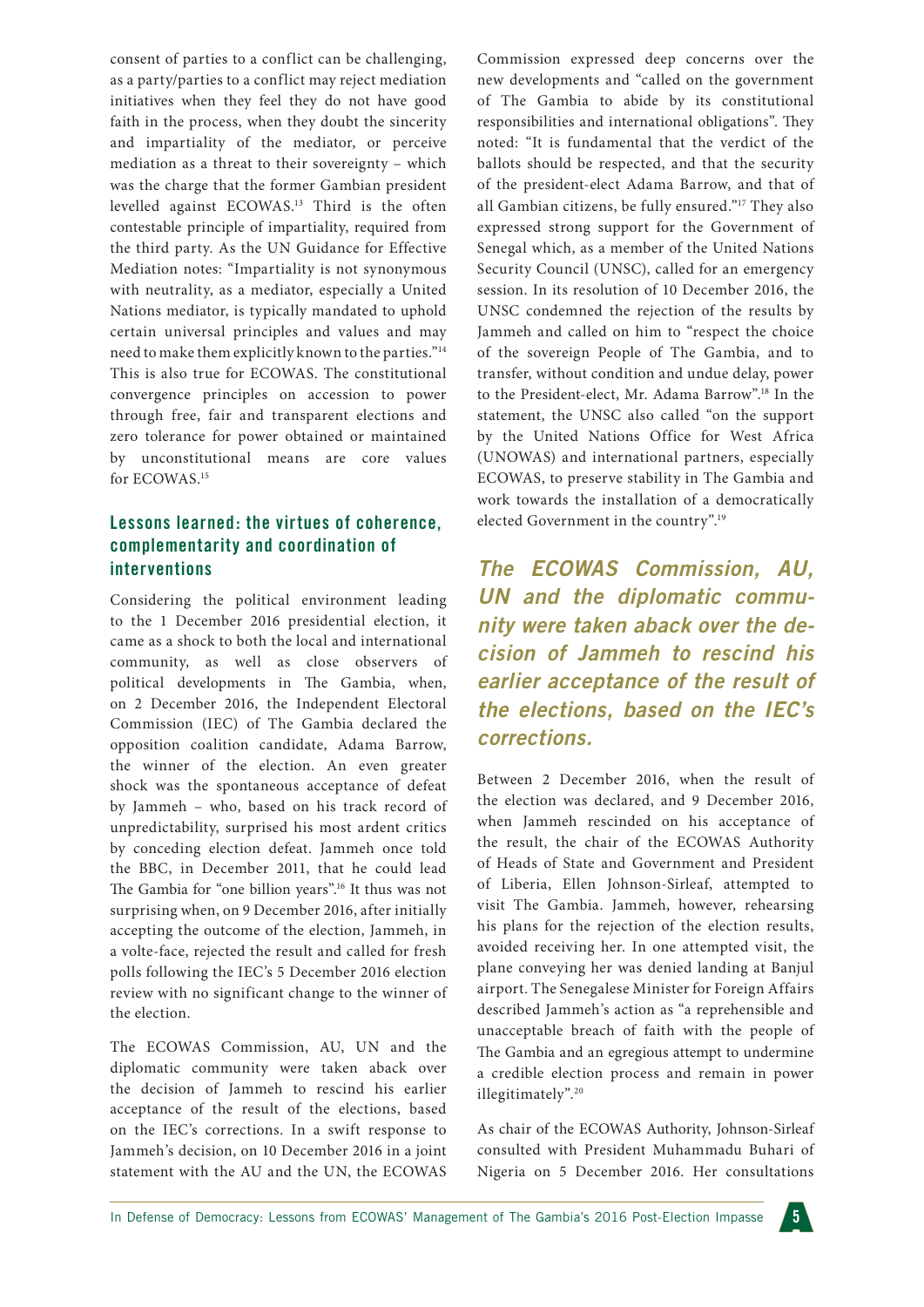with regional leaders resulted in an ECOWAS highlevel mission to The Gambia on 13 December 2016 for a meeting with Jammeh and president-elect Barrow, with a view to impress upon Jammeh the need to uphold the results of the election. The high-level mission comprised Johnson-Sirleaf, Buhari, President Ernest Koroma of Sierra Leone, former President John Mahama of Ghana, and Ibn Chambas, among others. Jammeh refused to heed to their appeal for him to accept the will of the Gambian people and avoid likely political crisis, and subsequently he rejected the offer of asylum. In a sense, therefore, Jammeh was not ready to negotiate his exit. He insisted on a fresh poll – or, at the minimum, that the chair of the ECOWAS Authority should facilitate the deployment of judges from ECOWAS member states to hear his election petition before the Supreme Court.<sup>21</sup>

If there is any lesson to be learned from the responses of ECOWAS, AU, UN and the diplomatic community, it is the value of a coherent and coordinated intervention. The AU and the UN not only gave spontaneous support to ECOWAS's initiatives, but also allowed the principles of subsidiarity, complementarity and comparative advantage to take their full course. The coherent and coordinated support and consistency of the message to Jammeh were crucial for the successes of ECOWAS. This growing understanding and collaboration between ECOWAS, the AU and the UN must be commended and encouraged, and should serve as a lesson to be emulated in addressing the challenges posed by the principles and practice of subsidiarity, complementarity and comparative advantages in mediation.

# **The mediation process: upholding fundamental principles**

*Mediation takes place within normative and legal frameworks, which may have different implications for different mediators. Mediators conduct their work on the basis of the mandates they receive from their appointing entity and within the parameters set by the entity's rules and regulations… However, balancing the demands of conflict parties with the normative and legal frameworks can be a complex process.22*

As an international organisation, ECOWAS derives its mandate for mediating in member states' internal conflicts from Article 58 of its 1993 Revised Treaty.<sup>23</sup> Section 2(e) of Article 58 obliges member states to cooperate with the community in establishing and strengthening appropriate mechanisms for the timely prevention and resolution of intrastate and interstate conflicts, paying particular regard to the need to employ, where appropriate, good offices, conciliation, meditation and other methods of peaceful settlement of disputes. Furthermore, the 1999 Protocol Relating to the Mechanism for Conflict Prevention, Management, Resolution, Peace-Keeping and Security established the Institution of the Authority of Heads of State and Government as the highest decision-making body of ECOWAS, with powers to act on all matters concerning conflict prevention, conflict management, conflict resolution and peacekeeping.

At its 50th Ordinary Session, held in Abuja, Nigeria on 17 December 2016, the Authority of Heads of State and Government reviewed the post-election impasse in The Gambia. It subsequently resolved to uphold the result of the 1 December 2016 elections and guarantee the safety and protection of the president-elect, Barrow. Consequently, the authority appointed Presidents Buhari of Nigeria and Mahama of Ghana as mediator and comediator respectively. They were given a mediation mandate to engage with Jammeh and Barrow on adhering to the constitution of The Gambia in respect of the declared results of the 1 December 2016 elections; determine a comprehensive and practical timetable to ensure the smooth transfer of power on 19 January 2017; consult with the UN, the AU and relevant partners in supporting the smooth transition of power; and develop a mechanism for mediated settlement for the outgoing president in support of the maintenance of peace and stability in The Gambia. In a sense, the terms of reference given to the mediators by the ECOWAS Authority were non-negotiable, in that a predetermined outcome had been set and the mediators had to work to achieve those results.

In the UN Guidance for Effective Mediation, a fundamental principle for mediation is preparedness. Among other elements, this entails "the development of strategies for different phases (such as pre-negotiation, negotiation and implementation), based on comprehensive conflict analysis and stakeholder mapping".24 In implementing the mediation mandate, Buhari constituted his mediation support team (MST), headed by his minister for foreign affairs, Geoffrey Onyeama. The MST was tasked to work with the team of the co-mediator,<sup>25</sup> with the ECOWAS Commission providing backstopping services.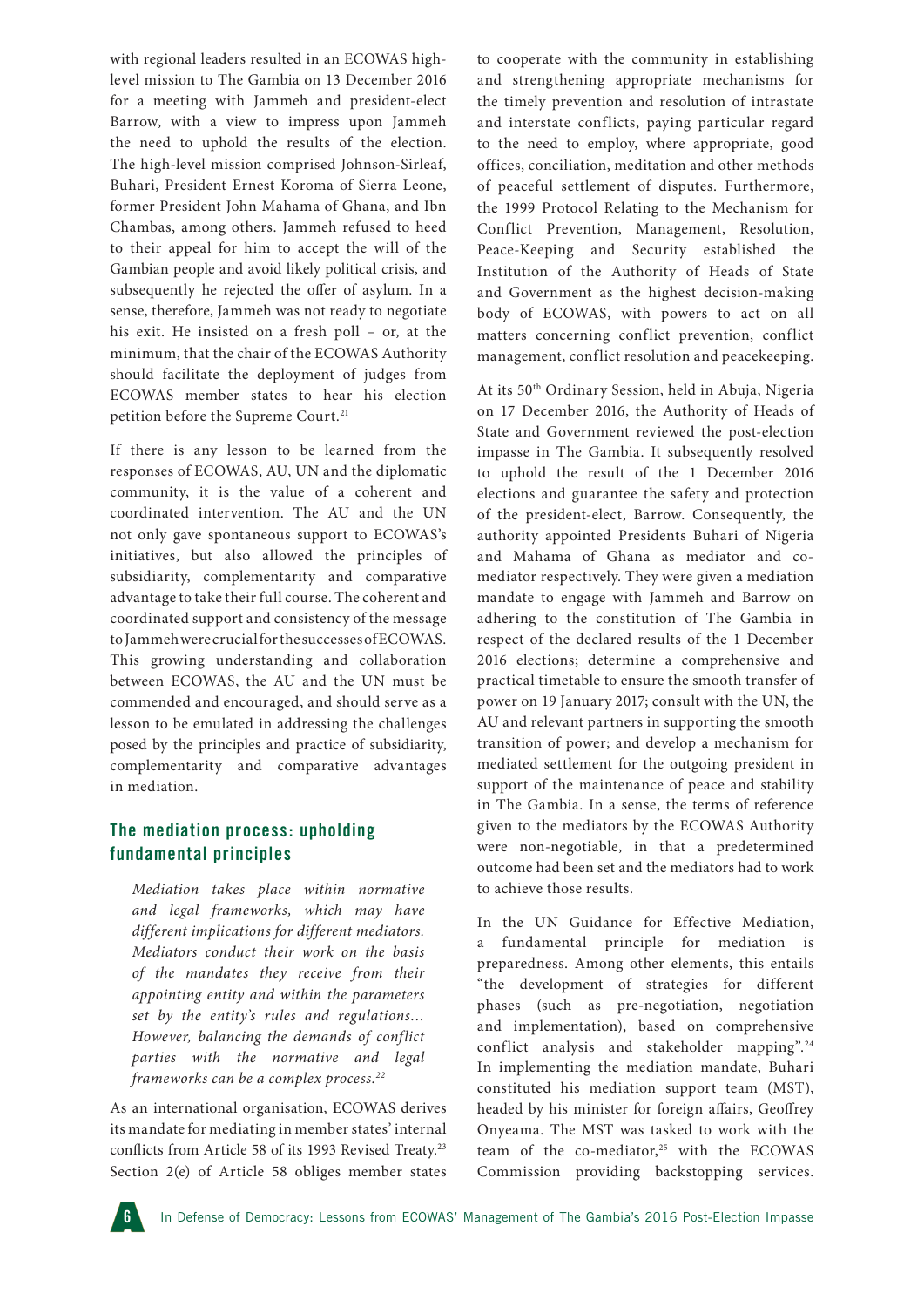Prior to the mediators meeting with Jammeh, the MST prepared by consulting with the presidents of Senegal and Liberia and the co-mediator, on 29–30 December 2016.

At his debriefing to the mini summit of ECOWAS mediators in Abuja, Nigeria, on 9 January 2017, Onyeama noted that the regional leaders consulted had agreed that diplomacy should be the preferred approach in resolving the impasse, while military intervention by ECOWAS should be a last resort. They also agreed on the need to reach out to leaders outside of ECOWAS who could exert pressure on Jammeh to relinquish power and accept asylum. It was not surprising, therefore, to hear of the visit to Banjul by emissaries of the King of Morocco to convince Jammeh to step down in return for a "golden retirement" in Morocco;<sup>26</sup> likewise, the lastminute negotiation undertaken by the President of Mauritania.

In one of the final mediation efforts to persuade Jammeh to relinquish power peacefully, ECOWAS mediators met with him on 13 January 2017 to negotiate the offer of asylum outside of The Gambia. Jammeh refused the offer. With unity of purpose and the threat of force as a last resort, coupled with the backing of the AU, UNOWAS and the UNSC, Jammeh still did not know that the game was over for him, and that the inauguration of Barrow as new president would proceed on 19 January 2017 at the embassy of The Gambia in Senegal. This was in spite of Jammeh's declaration of a state of emergency and the extension of his mandate for 90 days by parliament.

*In one of the final mediation efforts to persuade Jammeh to relinquish power peacefully, ECOWAS mediators met with him on 13 January 2017 to negotiate the offer of asylum outside of The Gambia.*

In a last ditch effort to stave off the forceful removal of Jammeh by the ECOWAS regional force – which by then was already stationed in Dakar, Senegal, for possible deployment into The Gambia – Mohamed Ould Abdel Aziz, President of Mauritania and a long-time friend of Jammeh, and Alpha Condé, President of Guinea, flew into Banjul on 18 January 2017 to offer Jammeh asylum if he stepped down peacefully. They proceeded to Dakar the same night for talks with President Macky Sall of Senegal,

Barrow and other ECOWAS regional leaders to halt military intervention, and for the opportunity for a final negotiation of a peaceful exit for Jammeh.

Following the inauguration of Barrow on 19 January 2017 at The Gambian embassy in Senegal, Abdel Aziz and Condé headed for The Gambia for final negotiations with Jammeh, resulting in a deal for asylum outside of The Gambia. After Barrow's inauguration, Jammeh had been given an ultimatum by the ECOWAS Authority to quit or risk forceful removal – with the Nigerian Air force by then hovering in The Gambian airspace, a warship stationed in Gambian waters and foot soldiers already on the outskirts of Banjul. Consequently, on 20 January 2017, Jammeh relinquished power. On 21 January 2017, he left for Guinea with Condé, and then proceeded to Equatorial Guinea for asylum. A joint declaration by ECOWAS, the AU and the UN on 21 January 2017 detailed that the deal brokered with Jammeh includes guarantees for his safety and security as a former president, and the non-seizure of assets and properties lawfully belonging to him or his family members, among other elements.

#### **Recommendations**

The successful management of The Gambian 2016 post-election impasse by ECOWAS, the AU and the UN has shown that applying the principles of subsidiary, complementarity and comparative advantages, as well as the coherent coordination of joint preventive diplomacy and mediation initiatives, can yield positive and timely results. Going forward, it is therefore necessary for The Gambia's new president and other regional and international stakeholders to ensure the following:

- 1. Barrow should be mindful of the fact that those who voted for change want to see a new Gambia where basic freedoms are guaranteed, fundamental human rights are respected and transparency in managing state affairs is given top priority. Barrow thus has to embark on key institutional reforms that will deepen democracy and development in The Gambia.
- 2. Barrow needs to continue to talk the language of unity and reconciliation with the strong backers of former president Jammeh. Measures to immediately pursue either Jammeh or his cronies might be counterproductive and could destabilise the fragile peace the country is currently enjoying. Therefore, it is critical to identify common good, such as the need for

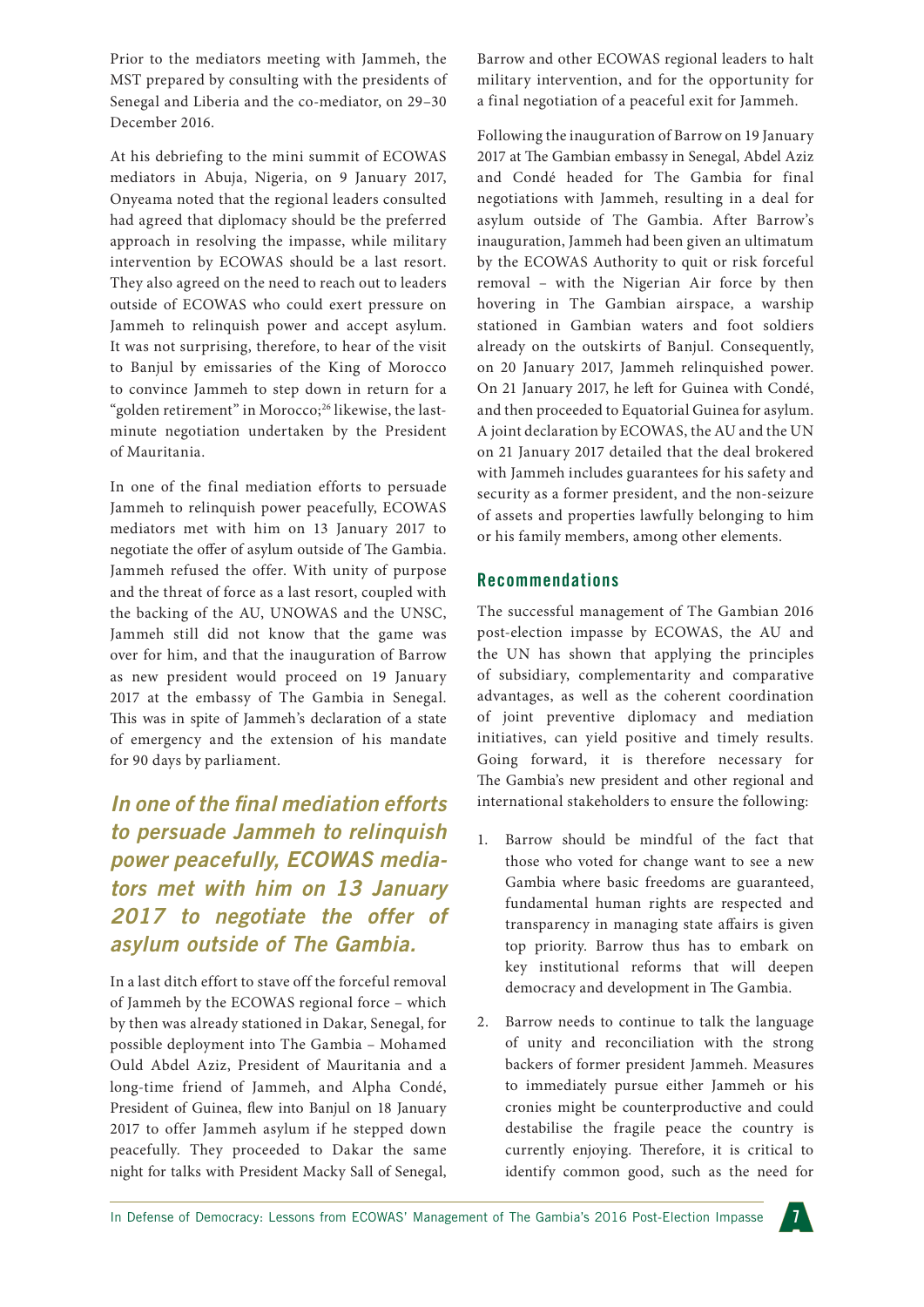socio-economic development, and making this the centrepiece of Barrow's first hundred days in office. This would unite The Gambians around his political agenda and inspire confidence in all citizens that the government is for all, not only for Barrow's supporters.

- 3. Regionally, while celebrating its successes, ECOWAS needs to reflect on the challenges encountered, with a view to drawing lessons from the experience.
- 4. ECOWAS also needs to support the new government by undertaking the security sector reform of The Gambian military, which is presently polarised between supporters of Jammeh and supporters of Barrow. The tendency for Barrow to promote those who supported him and degrade those who did not might seem natural, but it is a move that could be his undoing in the mid- to long-term.
- 5. ECOWAS also needs to support and ensure that Barrow runs an inclusive government, where the focus is on respect for human rights and civilian protection. Additionally, ECOWAS should support the initiation of a national reconciliatory dialogue process, which will seek to heal wounds created in the last 22 years of Jammeh's rule.
- 6. Other RECs and regional mechanisms (RMs), especially those which still work in silos, need to put in place mechanisms to ensure prompt coherence, complementarity and coordination, particularly on matters that directly threaten regional peace and stability. These could be governance challenges such as contested election outcomes, authoritarianism and gross human rights abuses, or political instability resulting from ethnic tensions, poverty, underdevelopment, unemployment or inequality.
- 7. The RECs, as well as the AU, need to develop and/or strengthen mechanisms for prompt interventions other than military response. Military response should only be evoked as a last resort, but must be in place as a deterrent.
- 8. The international community in general should draw inspiration from the multi-actor coordination showcased by ECOWAS' handling of this impasse, and give due consideration to working with regional actors. Had ECOWAS rushed into a military intervention without

utilising all peaceful means at its disposal, today, the cost of recovering from such an intervention would, likely, have been a heavy burden on The Gambia. Thus, ECOWAS has shown that Africa saves from the cost of war and post-conflict reconstruction – which would easily have been the situation had military intervention trumped all political efforts of a peaceful settlement.

# **Conclusion**

ECOWAS actions were guided by its relevant legal instruments – the 1993 Revised Treaty; the 1999 Protocol Relating to the Mechanism for Conflict Prevention, Management, Resolution, Peace-keeping and Security (referred to as "the mechanism"); and the 2001 Supplementary Protocol on Democracy and Good Governance. There are fundamental principles that member states of ECOWAS must adhere to under the 1993 Revised Treaty, notably those enumerated in Article 4(e) and (f), which emphasises "the maintenance of regional peace, stability and security through the promotion and strengthening of good neighborliness and peaceful settlement of disputes among Member States". Article 58 of the treaty obliges member states to "work to safeguard and consolidate relations conducive to the maintenance of peace, stability and security within the region". In pursuit of these objectives, "Member States undertake to co-operate with the Community in establishing and strengthening appropriate mechanisms for the timely prevention and resolution of intra-State and inter-State conflicts, paying particular regard to the need to: (a) employ where appropriate, good offices, conciliation, meditation and other methods of peaceful settlement of disputes; and (b) establish a regional peace and security observation system and peace-keeping forces where appropriate".

Article 25 of the Mechanism defines the conditions for its activation as follows: (a) in cases of aggression or conflict in any member states or threat thereof; (b) in cases of conflict between two or several member states; (c) in cases of internal conflict that threatens to trigger a humanitarian disaster, or which poses a serious threat to peace and security in the subregion; (d) in the event of serious and massive violation of human rights and the rule of law; (e) in the event of an overthrow or attempted overthrow of a democratically elected government; and (f) any other situation as may be decided by the Mediation and Security Council.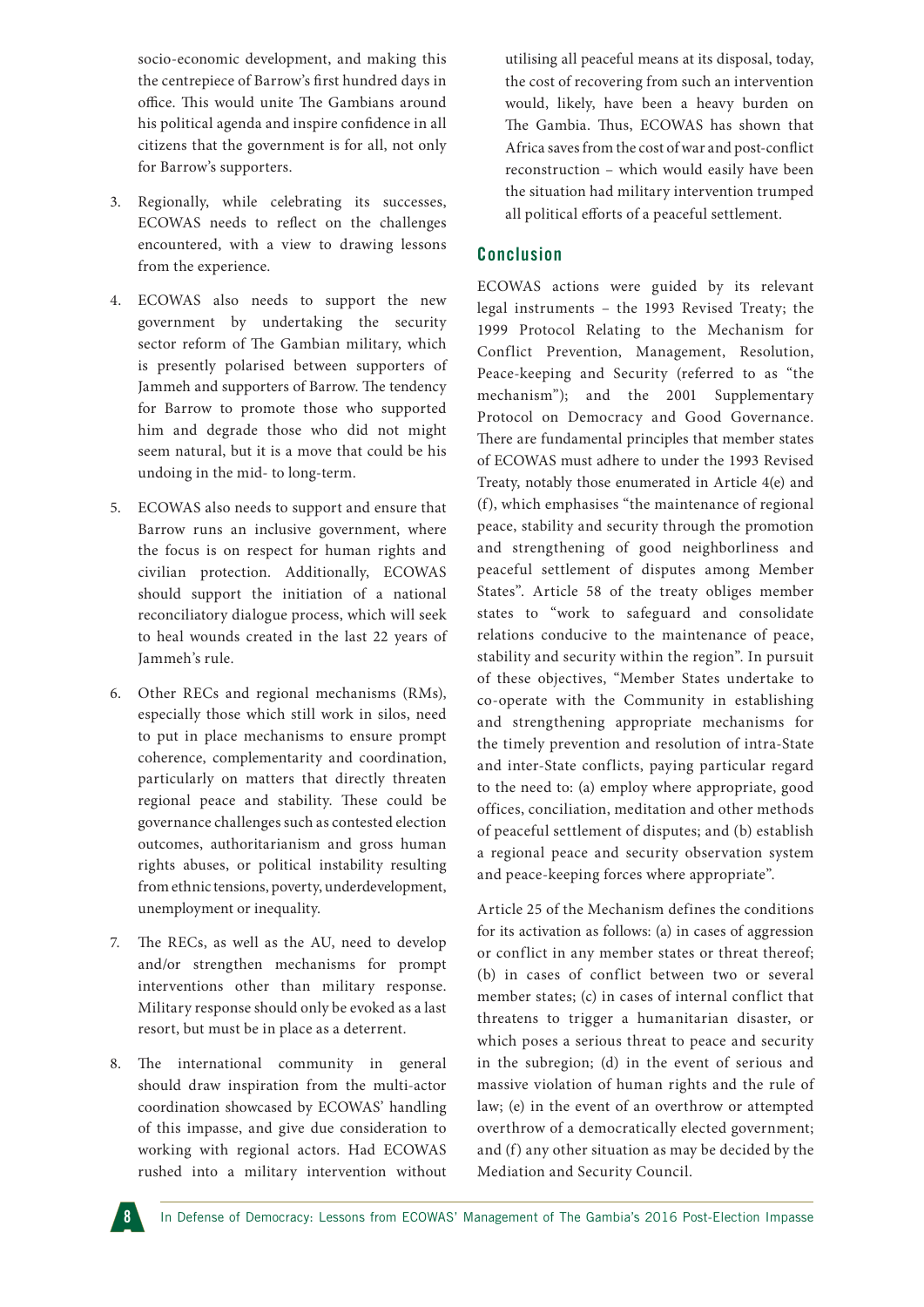The Gambia is a signatory to all the aforementioned instruments and protocols and is thus bound by them. The accusation that ECOWAS was undermining the country's sovereignty is untenable. ECOWAS acted within the confines of its legal instruments and protocols, and must be commended for defending and upholding the expressed will of the people of The Gambia. Its action is a notable example for other RECs in Africa and followers of democracy globally. ECOWAS has showcased the effectiveness of diplomacy backed by the threat of use of force as a last resort, and the capacity to use the force. Importantly, it has made history for being the first regional organisation to manage a postelection impasse, and which led to the inauguration of a president-elect in the country's embassy in a foreign country, with the full participation of the AU, the UN and the diplomatic community – and a simultaneous UNSC resolution backing the process. This is unprecedented.

#### **Endnotes**

- 1 ECOWAS Commission 2010. *ECOWAS Vision 2020: Towards a Democratic and Prosperous Community*. Abuja, ECOWAS Commission.
- 2 In 2015, five member states Nigeria, Togo, Guinea, Côte d'Ivoire and Burkina Faso – held general elections, whilst in 2016, general elections were held in Niger, Benin, Cape Verde, The Gambia and Ghana.
- 3 ECOWAS Commission (unpublished). Unpublished Report of ECOWAS Pre-election Fact-finding Report to The Gambia, July 2016.
- 4 African Union Commission 2016. Press Statement of ECOWAS-AU-UN joint Mission to Banjul. Available from: https://www.au.int/en/sites/default/files/ pressreleases/30290-pr-gambia\_joint\_mission\_-\_press\_ statement\_-\_5\_may\_2016.pdf
- 5 Oluwole, O. 2014. The Challenge of Democratic Consolidation in Nigeria 1999–2007. *International Journal of Politics and Good Governance*, 5 (1), pp. 1–29.
- 6 This definition of democracy was given by Abraham Lincoln in his Gettysburg Address, delivered in 1884 at the height of the American Civil War. Cited in Heywood, A. 1997. *Politics*. London, MacMillan Press, p. 66.
- 7 Schumpeter, J. 1942. *Capitalism, Socialism and Democracy*. London, Allen & Unwin.
- 8 Heywood, A. 1997. Op. cit., p. 211.
- 9 Huntington, S.P. 1991. *The Third Wave: Democratization in the Late Twentieth Century*. Oklahoma, University of Oklahoma Press, p. 7.
- 10 Ake, C. 1996. Democracy and Development in Africa. Ibadan, Spectrum Books Limited, p. 6.
- 11 United Nations 2012. *The United Nations Guidance for Effective Mediation*. Geneva, United Nations.
- 12 West Africa Network for Peacebuilding (WANEP) 2012. Dialogue and Mediation: A Practitioner's Guide. Accra, WANEP, p. 7.
- 13 UNDP 2014. Guidance note. In: *UNDP Supporting Insider Mediation: Strengthening Resilience to Conflict and Turbulence*. New York, UNDP, p. 8.
- 14 The UN Guidance for Effective Mediation (p. 8) notes: "Mediation is a voluntary process that requires the consent of conflict parties to be effective. Without consent it is unlikely that parties will negotiate in good faith or be committed to the mediation process." Available at: http://peacemaker.un.org/sites/peacemaker.un.org/files/ GuidanceEffectiveMediation\_UNDPA2012(english)\_0.pdf
- 15 M'Bai Pa Nderry 2017. Gambia: breaking news: only the Supreme Court can declare anyone a president – Jammeh. *Freedom Newspaper* [Internet], 10 January. Available from: [http://www.freedomnewspaper.com/](http://www.freedomnewspaper.com/gambia-breaking-news-only-the-supreme-court-can-declare-anyone-a-president-jammeh) [gambia-breaking-news-only-the-supreme-court-can](http://www.freedomnewspaper.com/gambia-breaking-news-only-the-supreme-court-can-declare-anyone-a-president-jammeh)[declare-anyone-a-president-jammeh](http://www.freedomnewspaper.com/gambia-breaking-news-only-the-supreme-court-can-declare-anyone-a-president-jammeh).
- 16 Op Cit. The UN Guidance for Effective Mediation, p.10.
- 17 ECOWAS Commission 2001. *Protocol A/SP1/12/01 on Democracy and Good Governance*. Section 1, Article 1 contains the ECOWAS Constitutional Convergence Principles on Democracy and Good Governance. Available at: http://www.internationaldemocracywatch. org/attachments/350\_ECOWAS%20Protocol%20on%20 Democracy%20and%20Good%20Governance.pdf
- 18 Author unknown 2011. Gambia's Yahya Jammeh ready for 'billion-year' rule. BBC News [Internet], 12 December. Available from: www.bbc.com/news/worldafrica-16148458 .
- 19 ECOWAS Commission 2016. *ECOWAS, African Union and UN Statement on the Political Developments in The Gambia*, 10 December. Abuja, ECOWAS Commission.
- 20 United Nations Security Council 2016. *Press Statement on The Gambia Elections*, 10 December.
- 21 Ibid.
- 22 Alfa Shaban Abdur Rahman with Reuters 2016. ECOWAS chair refused entry into Gambia, US & EU slam Jammeh's U-turn. *Africanews* [Internet], 10 December. Available from: http://www.africanews.com/2016/12/10/ ecowas-chair-refused-entry-into-gambia-us-eu-slamjammeh-s-u-turn/.
- 23 It should be noted that The Gambia Supreme Court judges were earlier sacked by Jammeh. The country relied on judges from Nigeria, Sierra Leone and Ghana, who are deployed to The Gambia on an occasional basis. Nigeria turned down the request for justices on the grounds that the period requested for the justices to sit fell outside the agreed period of May and November of every year.
- 24 Op Cit. The United Nations Guidance for Effective Mediation, p. 16.
- 25 ECOWAS Commission 1993. *The Revised Treaty of ECOWAS*. Abuja, ECOWAS Commission.
- 26 Op Cit The United Nations Guidance for Effective Mediation, p. 6.
- 27 Read more at Nwabughiogu, L. 2016. Buhari set to actualize ECOWAS mandate of removing Gambia's Jammeh from power. Vanguard [Internet], 31 December. Available from: [http://www.vanguardngr.com/2016/12/](http://www.vanguardngr.com/2016/12/gambia-buhari-set-actualize-ecowas-mandate-removing-president-jammeh-power) [gambia-buhari-set-actualize-ecowas-mandate-removing](http://www.vanguardngr.com/2016/12/gambia-buhari-set-actualize-ecowas-mandate-removing-president-jammeh-power)[president-jammeh-power](http://www.vanguardngr.com/2016/12/gambia-buhari-set-actualize-ecowas-mandate-removing-president-jammeh-power).
- 28 Author unknown 2017. Had Morocco offered Gambia's Jammeh asylum in return for stepping down? The North Africa Post [Internet], 18 January. Available from: [http://](http://northafricapost.com/16041-morocco-offered-gambias-jammeh-asylum-return-stepping.html) [northafricapost.com/16041-morocco-offered-gambias](http://northafricapost.com/16041-morocco-offered-gambias-jammeh-asylum-return-stepping.html)[jammeh-asylum-return-stepping.html](http://northafricapost.com/16041-morocco-offered-gambias-jammeh-asylum-return-stepping.html).